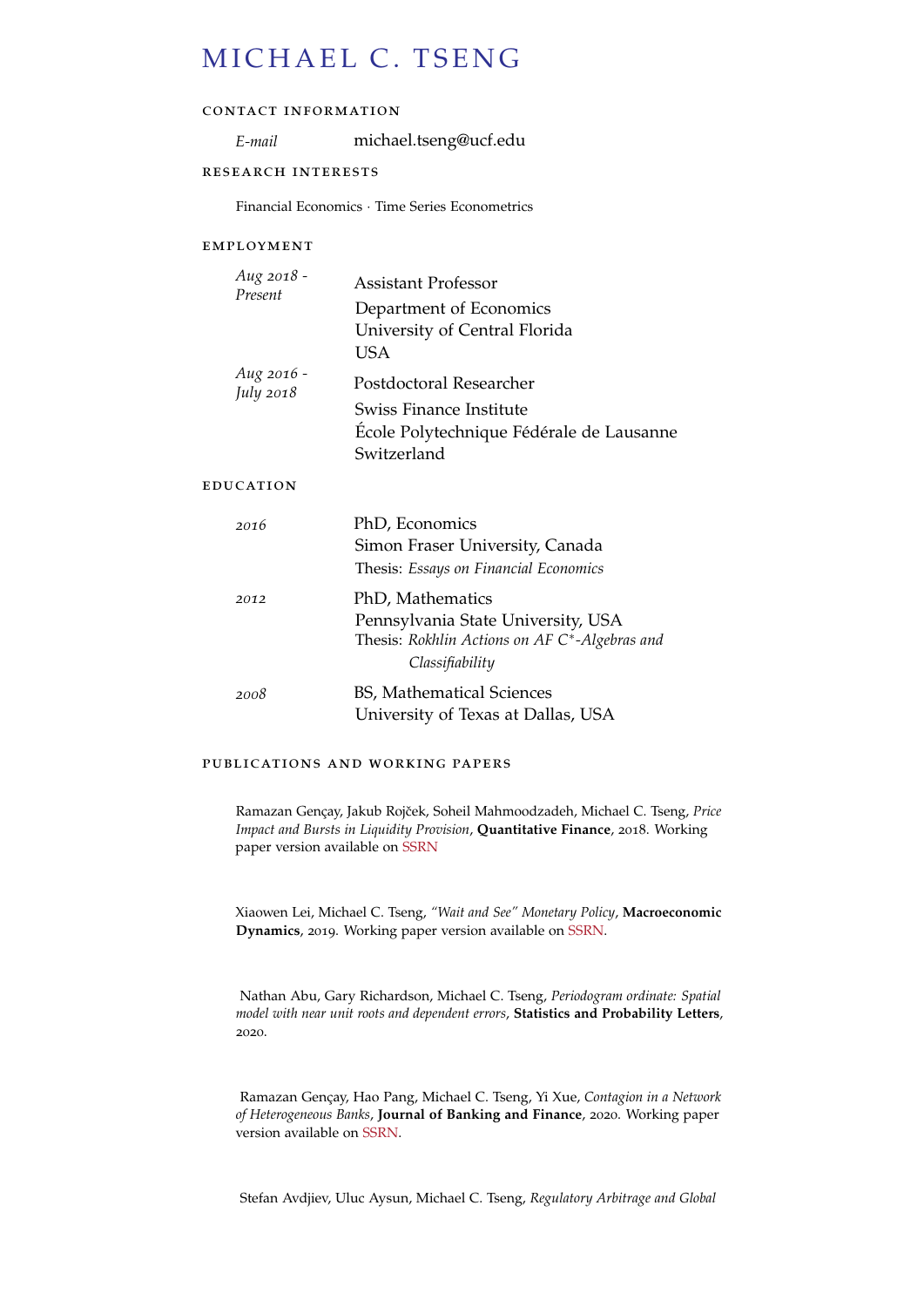|               | Push Factors, Under Review, available on SSRN.                                                                                                                                                                                                                  |
|---------------|-----------------------------------------------------------------------------------------------------------------------------------------------------------------------------------------------------------------------------------------------------------------|
|               | Michael C. Tseng, Estimation of a Time-Varying Parameter from Long-Range<br>Dependent Data, Under Review, available on SSRN.                                                                                                                                    |
|               | Michael C. Tseng, Gary Richardson, Spatial Invariance Principle and Unit Root<br>Testing, Under Review, available on SSRN.                                                                                                                                      |
|               | Soheil Mahmoodzadeh, Michael C. Tseng, Spot Arbitrage in FX Market and<br>Algorithmic Trading: Speed Is Not of the Essence, Under Review, available on<br>SSRN.                                                                                                 |
| Working Paper | Christian Keller, Michael C. Tseng, Arrow-Debreu Meets Kyle, available on SSRN.                                                                                                                                                                                 |
| Working Paper | Lealand Morin, Michael C. Tseng, A Simple Unit Root Test For Near<br>Double-Integrated Time Series, available on SSRN.                                                                                                                                          |
| Working Paper | Michael C. Tseng, Competitive Contracts with Adverse Selectioin in<br>Continuous-Time.                                                                                                                                                                          |
| Working Paper | Semyon Malamud, Michael C. Tseng, Yuan Zhang, The Demand for Commodity<br>Options.                                                                                                                                                                              |
|               | M.C. Tseng, H. Zhou, and V. Ramakrishna, Parametrizations of Positive Matrices<br>With Applications, Mathematics of Quantum Computation and Quantum<br>Technology, pp. 387-405, Chapman and Hall/CRC, 2008                                                      |
|               | M.C. Tseng and V. Ramakrishna, Dilation theoretic parametrizations of positive<br>matrices with applications to quantum information, Operator Theory, Structured<br>Matrices, and Dilations: Tiberiu Constantinescu Memorial Volume, Theta<br>Foundation, 2007. |
|               | <b>PRESENTATIONS</b>                                                                                                                                                                                                                                            |
|               | 2014 Seattle-Vancouver Econometrics Conference                                                                                                                                                                                                                  |
|               | 31st Annual Meeting of the Canadian Econometric Study Group (Poster<br>presentation and Discussant)                                                                                                                                                             |
|               | NBER-NSF Time Series Conference 2015 Vienna (Poster presentation)                                                                                                                                                                                               |
|               | Koç University Finance Seminar                                                                                                                                                                                                                                  |
|               | Microstructure of Foreign Exchange Markets, Trinity College, University of<br>Cambridge                                                                                                                                                                         |
|               | SoFiE Financial Econometrics Summer School, National Bank of Belgium                                                                                                                                                                                            |
|               | University of Vienna ISOR Seminar                                                                                                                                                                                                                               |